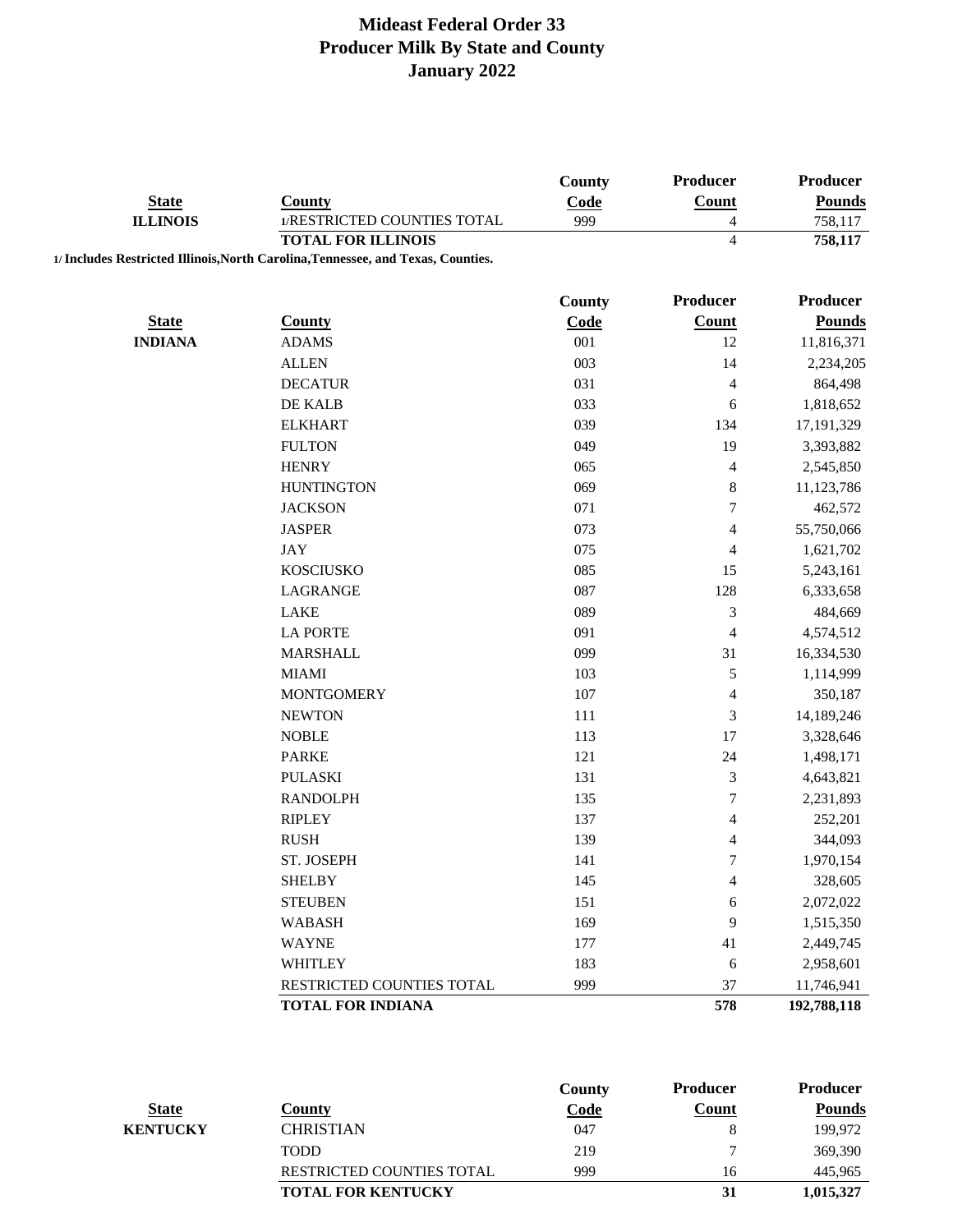|                                           |                           | <b>County</b> | <b>Producer</b>          | <b>Producer</b> |
|-------------------------------------------|---------------------------|---------------|--------------------------|-----------------|
| <b>State</b>                              | <b>County</b>             | Code          | Count                    | <b>Pounds</b>   |
| <b>MARYLAND</b>                           | $2/$ GARRETT              | 023           | 35                       | 3,224,617       |
|                                           | <b>TOTAL FOR MARYLAND</b> |               | 35                       | 3,224,617       |
| 2/ Includes Restricted Maryland Counties. |                           |               |                          |                 |
|                                           |                           | <b>County</b> | <b>Producer</b>          | <b>Producer</b> |
| <b>State</b>                              | <b>County</b>             | Code          | Count                    | <b>Pounds</b>   |
| <b>MICHIGAN</b>                           | <b>ALGER</b>              | 003           | 3                        | 267,444         |
|                                           | <b>ALLEGAN</b>            | 005           | 34                       | 26,926,850      |
|                                           | <b>ALPENA</b>             | 007           | 13                       | 4,301,491       |
|                                           | <b>ARENAC</b>             | 011           | 14                       | 9,194,486       |
|                                           | <b>BARRY</b>              | 015           | 19                       | 24,199,931      |
|                                           | <b>BERRIEN</b>            | 021           | $\overline{4}$           | 2,538,534       |
|                                           | <b>BRANCH</b>             | 023           | $\boldsymbol{7}$         | 3,938,339       |
|                                           | <b>CALHOUN</b>            | 025           | 14                       | 11,766,176      |
|                                           | <b>CHARLEVOIX</b>         | 029           | $\overline{\mathcal{L}}$ | 895,349         |
|                                           | <b>CHIPPEWA</b>           | 033           | $\overline{4}$           | 411,422         |
|                                           | <b>CLARE</b>              | 035           | 18                       | 4,606,024       |
|                                           | <b>CLINTON</b>            | 037           | 36                       | 84,115,715      |
|                                           | <b>DELTA</b>              | 041           | $\mathfrak{Z}$           | 193,366         |
|                                           | <b>EATON</b>              | 045           | $18\,$                   | 1,218,063       |
|                                           | <b>GENESEE</b>            | 049           | $\overline{4}$           | 557,686         |
|                                           | <b>GLADWIN</b>            | 051           | 3                        | 2,292,445       |
|                                           | <b>GRATIOT</b>            | 057           | $27\,$                   | 85,464,472      |
|                                           | <b>HILLSDALE</b>          | 059           | 15                       | 5,695,765       |
|                                           | <b>HURON</b>              | 063           | 52                       | 78,394,059      |
|                                           | <b>INGHAM</b>             | 065           | 14                       | 7,472,535       |
|                                           | <b>IONIA</b>              | 067           | 28                       | 36,030,700      |
|                                           | <b>IOSCO</b>              | 069           | 9                        | 4,915,929       |
|                                           | <b>ISABELLA</b>           | 073           | 28                       | 9,431,402       |
|                                           | <b>JACKSON</b>            | 075           | 11                       | 5,016,436       |
|                                           | <b>KALAMAZOO</b>          | 077           | 6                        | 14,064,324      |
|                                           | <b>KENT</b>               | 081           | 21                       | 16,700,697      |
|                                           | <b>LAPEER</b>             | 087           | $12\,$                   | 1,143,900       |
|                                           | <b>LENAWEE</b>            | 091           | 16                       | 30,683,358      |
|                                           | <b>LIVINGSTON</b>         | 093           | 9                        | 4,782,062       |
|                                           | <b>MACOMB</b>             | 099           | 3                        | 154,070         |
|                                           | <b>MASON</b>              | 105           | $\sqrt{ }$               | 3,403,108       |
|                                           | <b>MECOSTA</b>            | 107           | 13                       | 6,348,232       |
|                                           | <b>MENOMINEE</b>          | 109           | $10\,$                   | 1,950,920       |
|                                           | <b>MISSAUKEE</b>          | 113           | 32                       | 52,400,279      |
|                                           | <b>MONTCALM</b>           | 117           | 33                       | 16,147,980      |
|                                           | <b>MONTMORENCY</b>        | 119           | 3                        | 911,165         |
|                                           | <b>MUSKEGON</b>           | 121           | 12                       | 18,929,186      |
|                                           | <b>NEWAYGO</b>            | 123           | $30\,$                   | 17,291,847      |
|                                           | <b>OGEMAW</b>             | 129           | $25\,$                   | 12,253,580      |
|                                           | <b>OSCEOLA</b>            | 133           | 21                       | 20,741,151      |
|                                           | <b>OSCODA</b>             | 135           | $\sqrt{5}$               | 400,116         |
|                                           | <b>OTTAWA</b>             | 139           | 39                       | 52,504,130      |
|                                           | <b>SAGINAW</b>            | 145           | 11                       | 4,004,060       |
|                                           | <b>ST. CLAIR</b>          | 147           | $\,$ 8 $\,$              | 1,824,324       |
|                                           | ST. JOSEPH                | 149           | 13                       | 2,328,661       |
|                                           |                           |               |                          |                 |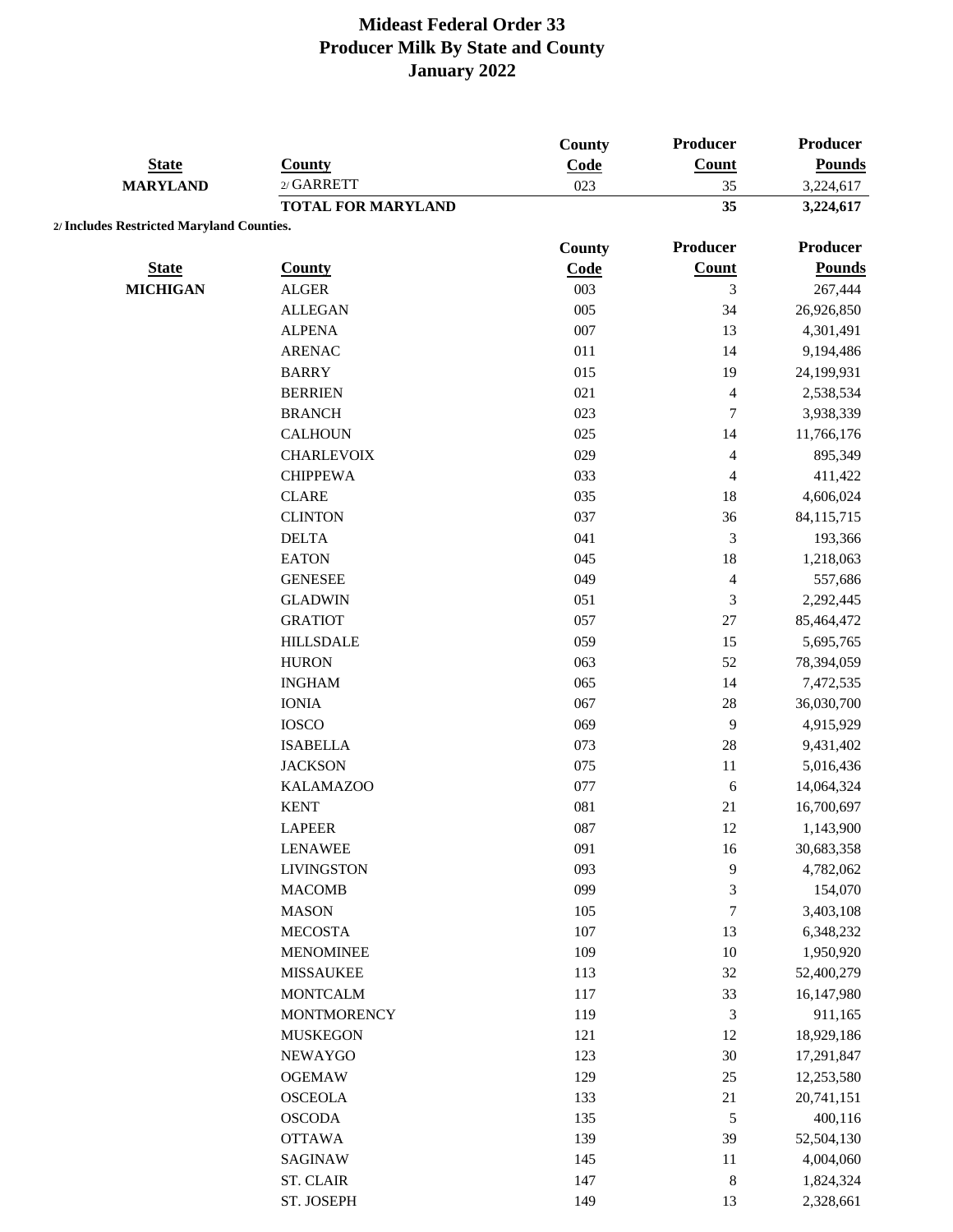|                  |                            | County      |                 |                 |
|------------------|----------------------------|-------------|-----------------|-----------------|
| <b>State</b>     | <b>County</b>              | Code        | Count           | <b>Pounds</b>   |
| <b>MICHIGAN</b>  | <b>SANILAC</b>             | 151         | 67              | 60,724,841      |
|                  | <b>SHIAWASSEE</b>          | 155         | 9               | 3,260,358       |
|                  | <b>TUSCOLA</b>             | 157         | 29              | 29,047,633      |
|                  | <b>VAN BUREN</b>           | 159         | 8               | 19,279,397      |
|                  | WASHTENAW                  | 161         | 9               | 2,856,792       |
|                  | <b>WEXFORD</b>             | 165         | 8               | 1,131,843       |
|                  | RESTRICTED COUNTIES TOTAL  | 999         | 22              | 5,380,580       |
|                  | <b>TOTAL FOR MICHIGAN</b>  |             | 863             | 810,493,213     |
|                  |                            | County      | <b>Producer</b> | <b>Producer</b> |
| <b>State</b>     | <b>County</b>              | Code        | Count           | <b>Pounds</b>   |
| <b>MINNESOTA</b> | RESTRICTED COUNTIES TOTAL  | 999         | 8               | 212,672         |
|                  | <b>TOTAL FOR MINNESOTA</b> |             | 8               | 212,672         |
|                  |                            | County      | Producer        | <b>Producer</b> |
| <b>State</b>     | <b>County</b>              | Code        | <b>Count</b>    | <b>Pounds</b>   |
| <b>NEW YORK</b>  | <b>CATTARAUGUS</b>         | 009         | 34              | 15,662,810      |
|                  | <b>CHAUTAUQUA</b>          | 013         | 59              | 19,365,746      |
|                  | <b>ERIE</b>                | 029         | 8               | 1,440,312       |
|                  | <b>GENESEE</b>             | 037         | 5               |                 |
|                  | <b>LIVINGSTON</b>          | 051         | 4               | 5,390,421       |
|                  |                            |             |                 | 2,383,733       |
|                  | <b>STEUBEN</b>             | 101         | 5               | 6,916,703       |
|                  | <b>WYOMING</b>             | 121         | 21              | 23,617,911      |
|                  | RESTRICTED COUNTIES TOTAL  | 999         | 5               | 4,714,786       |
|                  | <b>TOTAL FOR NEW YORK</b>  |             | 141             | 79,492,422      |
|                  |                            | County      | <b>Producer</b> | <b>Producer</b> |
| <b>State</b>     | <b>County</b>              | <b>Code</b> | Count           | <b>Pounds</b>   |
| <b>OHIO</b>      | <b>ADAMS</b>               | 001         | 8               | 454,466         |
|                  | <b>ALLEN</b>               | 003         | 3               | 651,972         |
|                  | <b>ASHLAND</b>             | 005         | 33              | 15,806,665      |
|                  | <b>ASHTABULA</b>           | 007         | 15              | 6,584,768       |
|                  | <b>ATHENS</b>              | 009         | $\mathfrak{Z}$  | 151,945         |
|                  | <b>AUGLAIZE</b>            | $011\,$     | $27\,$          | 4,615,549       |
|                  | <b>BELMONT</b>             | 013         | 7               | 738,674         |
|                  | <b>BROWN</b>               | 015         | $\sqrt{6}$      | 585,746         |
|                  | CARROLL                    | 019         | 14              | 1,422,386       |
|                  | <b>CHAMPAIGN</b>           | 021         | $\sqrt{6}$      | 418,711         |
|                  | <b>CLARK</b>               | 023         | 4               | 7,606,024       |
|                  | <b>CLINTON</b>             | 027         | 3               | 200,483         |
|                  | <b>COLUMBIANA</b>          | 029         | 52              | 13,333,068      |
|                  | <b>COSHOCTON</b>           | 031         | $20\,$          | 3,612,079       |
|                  | <b>CRAWFORD</b>            | 033         | 7               | 2,438,690       |
|                  | <b>DARKE</b>               | 037         | 24              | 6,710,930       |
|                  | <b>DEFIANCE</b>            | 039         | $\sqrt{6}$      | 8,153,506       |
|                  | <b>DELAWARE</b>            | 041         | 3               | 179,282         |
|                  | <b>FAYETTE</b>             | 047         | 4               | 1,037,808       |
|                  | <b>FULTON</b>              | 051         | 4               | 4,501,577       |
|                  | <b>GEAUGA</b>              | 055         | 32              | 3,474,779       |
|                  | <b>GREENE</b>              | 057         | 3               | 1,216,485       |
|                  |                            |             |                 |                 |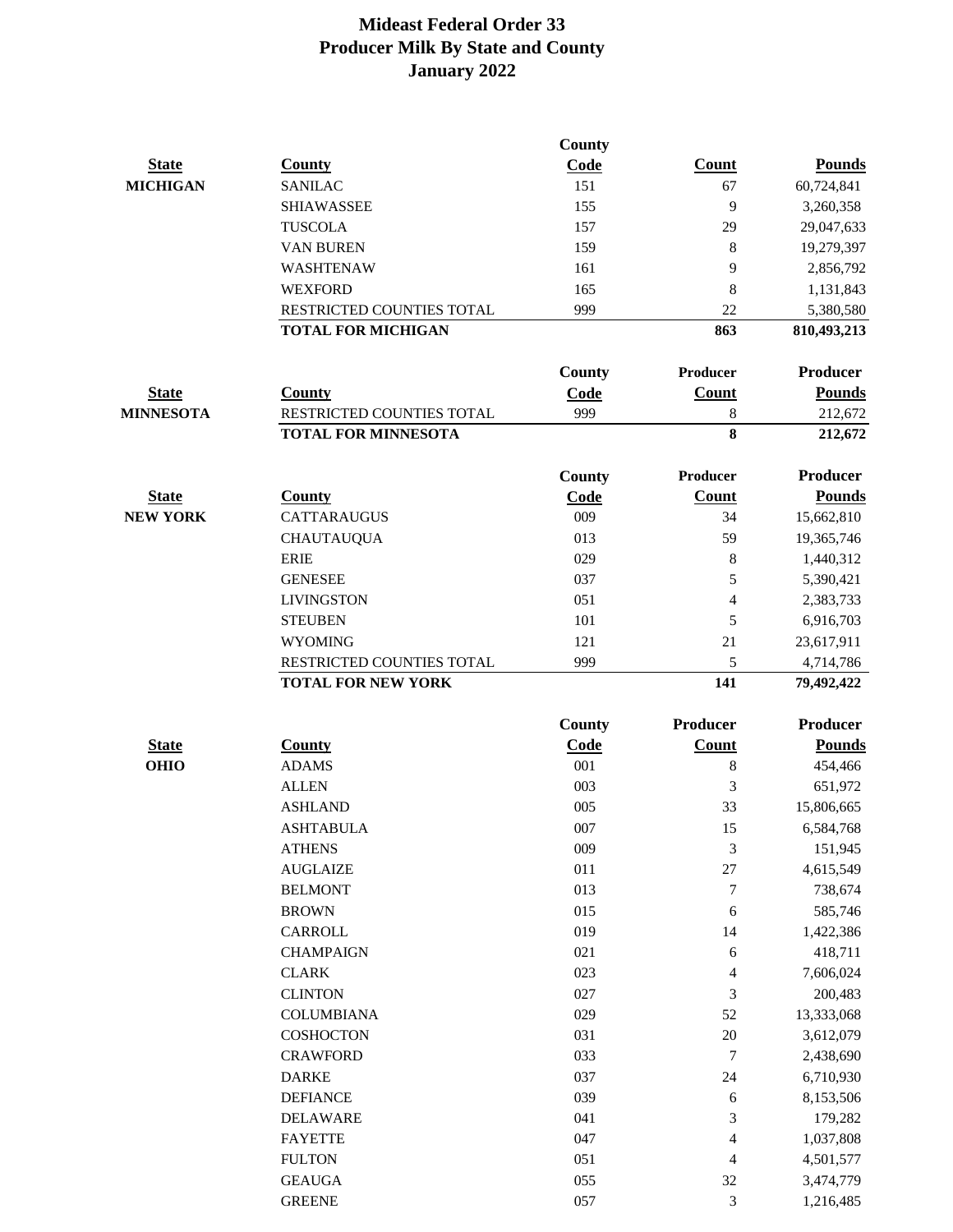|              |                           | <b>County</b> | Producer       | <b>Producer</b> |
|--------------|---------------------------|---------------|----------------|-----------------|
| <b>State</b> | <b>County</b>             | Code          | <b>Count</b>   | <b>Pounds</b>   |
| <b>OHIO</b>  | <b>HANCOCK</b>            | 063           | 3              | 909,742         |
|              | <b>HARDIN</b>             | 065           | $\overline{7}$ | 12,856,409      |
|              | <b>HARRISON</b>           | 067           | 3              | 344,192         |
|              | <b>HENRY</b>              | 069           | 5              | 3,825,845       |
|              | <b>HIGHLAND</b>           | 071           | 18             | 1,925,105       |
|              | <b>HOLMES</b>             | 075           | 104            | 12,921,135      |
|              | <b>HURON</b>              | 077           | 38             | 6,614,005       |
|              | <b>JEFFERSON</b>          | 081           | 5              | 470,110         |
|              | <b>KNOX</b>               | 083           | 19             | 7,020,965       |
|              | <b>LICKING</b>            | 089           | $\sqrt{6}$     | 8,883,616       |
|              | <b>LOGAN</b>              | 091           | $22\,$         | 3,793,127       |
|              | <b>LORAIN</b>             | 093           | $\,8\,$        | 1,212,250       |
|              | <b>MADISON</b>            | 097           | 5              | 7,761,789       |
|              | <b>MAHONING</b>           | 099           | 21             | 8,299,423       |
|              | <b>MEDINA</b>             | 103           | 10             | 2,616,161       |
|              | <b>MERCER</b>             | 107           | 63             | 20,698,245      |
|              | <b>MIAMI</b>              | 109           | 5              | 345,789         |
|              | <b>MONROE</b>             | 111           | 6              | 714,373         |
|              | <b>MORGAN</b>             | 115           | 5              | 661,882         |
|              | <b>MORROW</b>             | 117           | 4              | 2,646,209       |
|              | <b>MUSKINGUM</b>          | 119           | 8              | 1,078,377       |
|              | <b>PAULDING</b>           | 125           | 5              | 21,795,534      |
|              | <b>PICKAWAY</b>           | 129           | 6              | 2,594,104       |
|              | <b>PORTAGE</b>            | 133           | 6              | 2,690,775       |
|              | <b>PREBLE</b>             | 135           | 6              | 1,066,610       |
|              | <b>PUTNAM</b>             | 137           | 8              | 5,526,652       |
|              | <b>RICHLAND</b>           | 139           | 97             | 11,679,119      |
|              | <b>ROSS</b>               | 141           | 9              | 845,747         |
|              | <b>SANDUSKY</b>           | 143           | 6              | 375,972         |
|              | <b>SHELBY</b>             | 149           | $27\,$         | 5,416,182       |
|              | <b>STARK</b>              | 151           | 41             | 13,044,723      |
|              | TRUMBULL                  | 155           | 17             | 3,306,167       |
|              | TUSCAWARAS                | 157           | 104            | 18,451,827      |
|              | <b>UNION</b>              | 159           | 5              | 757,453         |
|              | VAN WERT                  | 161           | 6              | 6,286,941       |
|              | <b>WASHINGTON</b>         | 167           | $10\,$         | 2,115,068       |
|              | <b>WAYNE</b>              | 169           | 146            | 43,975,653      |
|              | <b>WILLIAMS</b>           | 171           | 3              | 8,658,949       |
|              | <b>WOOD</b>               | 173           | 3              | 7,806,744       |
|              | <b>WYANDOT</b>            | 175           | 3              | 538,744         |
|              | RESTRICTED COUNTIES TOTAL | 999           | 24             | 17,182,963      |
|              | <b>TOTAL FOR OHIO</b>     |               | 1,181          | 363,610,269     |
|              |                           | County        | Producer       | <b>Producer</b> |

|                     |                  | - - ----- |       |               |
|---------------------|------------------|-----------|-------|---------------|
| <b>State</b>        | County           | Code      | Count | <b>Pounds</b> |
| <b>PENNSYLVANIA</b> | <b>ARMSTRONG</b> | 005       | 16    | 2,617,520     |
|                     | <b>BEAVER</b>    | 007       | 15    | 731,631       |
|                     | <b>BEDFORD</b>   | 009       | 3     | 79,605        |
|                     | <b>BERKS</b>     | 011       | 3     | 41,733        |
|                     | <b>BLAIR</b>     | 013       | 9     | 623,356       |
|                     | <b>BRADFORD</b>  | 015       | 12    | 1,004,926     |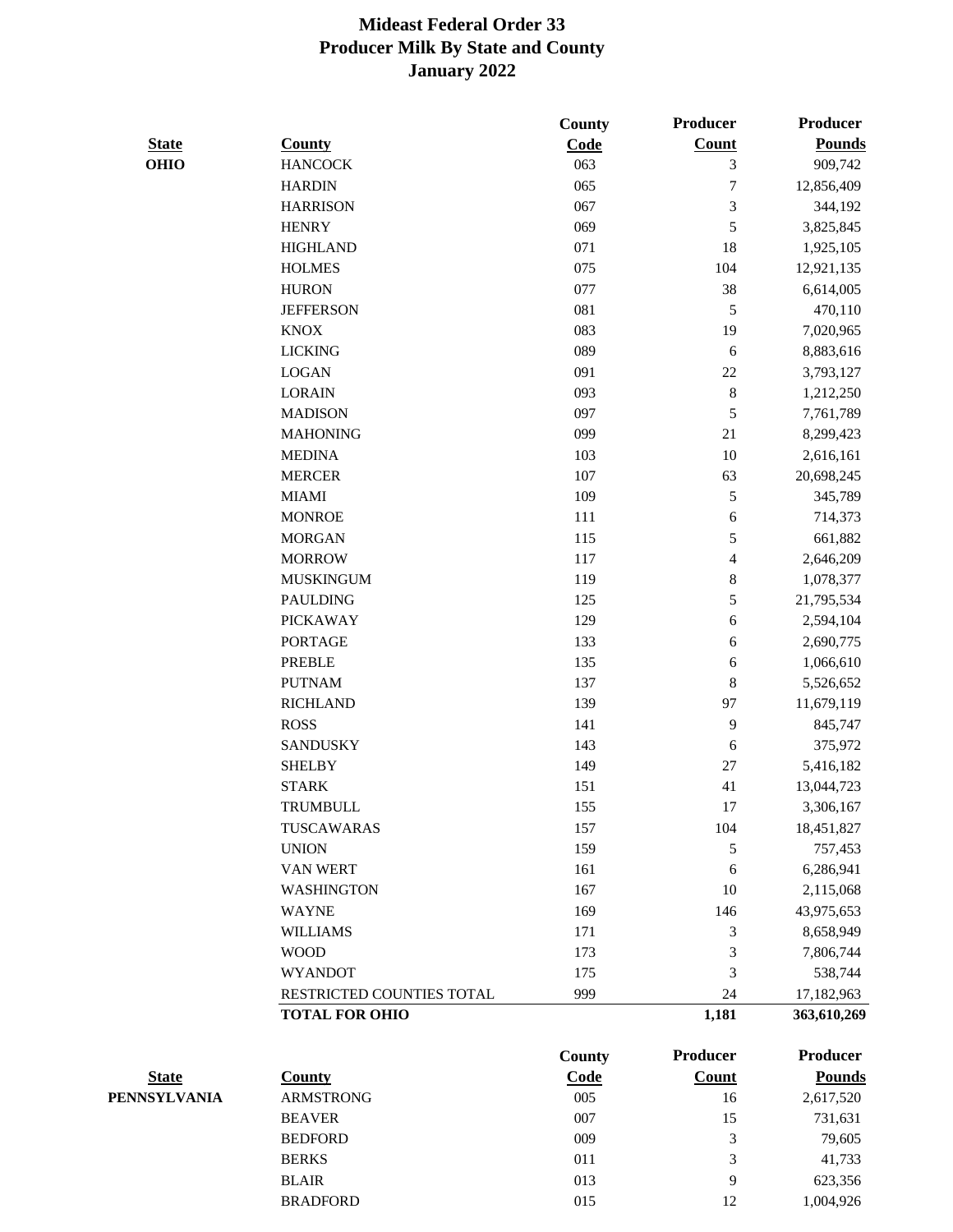|                      |                                | <b>County</b> | Producer       | <b>Producer</b> |
|----------------------|--------------------------------|---------------|----------------|-----------------|
| <b>State</b>         | <b>County</b>                  | Code          | <b>Count</b>   | <b>Pounds</b>   |
| <b>PENNSYLVANIA</b>  | <b>BUTLER</b>                  | 019           | 22             | 3,601,870       |
|                      | <b>CAMBRIA</b>                 | 021           | 5              | 1,563,083       |
|                      | <b>CENTRE</b>                  | 027           | 8              | 1,492,013       |
|                      | <b>CHESTER</b>                 | 029           | 21             | 917,634         |
|                      | <b>CLARION</b>                 | 031           | 12             | 1,977,111       |
|                      | <b>CLEARFIELD</b>              | 033           | 9              | 1,067,818       |
|                      | <b>CLINTON</b>                 | 035           | 15             | 576,730         |
|                      | <b>COLUMBIA</b>                | 037           | 10             | 318,099         |
|                      | <b>CRAWFORD</b>                | 039           | 71             | 17,092,313      |
|                      | <b>DAUPHIN</b>                 | 043           | $\overline{4}$ | 54,326          |
|                      | <b>ELK</b>                     | 047           | 7              | 454,507         |
|                      | <b>ERIE</b>                    | 049           | 31             | 3,636,361       |
|                      | <b>FAYETTE</b>                 | 051           | 17             | 2,059,332       |
|                      | <b>FOREST</b>                  | 053           | 3              | 200,010         |
|                      | <b>HUNTINGDON</b>              | 061           | 4              | 987,680         |
|                      | <b>INDIANA</b>                 | 063           | 29             | 5,945,200       |
|                      | <b>JEFFERSON</b>               | 065           | 16             | 2,245,544       |
|                      | <b>LANCASTER</b>               | 071           | 42             | 1,601,553       |
|                      | <b>LAWRENCE</b>                | 073           | 29             | 6,689,957       |
|                      | <b>LEBANON</b>                 | 075           | 5              | 91,209          |
|                      | <b>MERCER</b>                  | 085           | 39             | 5,076,351       |
|                      | <b>SOMERSET</b>                | 111           | 91             | 7,773,518       |
|                      | <b>TIOGA</b>                   | 117           | 4              | 381,499         |
|                      | <b>VENANGO</b>                 | 121           | 4              | 639,141         |
|                      | <b>WARREN</b>                  | 123           | 22             | 3,093,243       |
|                      | <b>WASHINGTON</b>              | 125           | 14             | 1,715,596       |
|                      | WESTMORELAND                   | 129           | 29             | 5,416,882       |
|                      | RESTRICTED COUNTIES TOTAL      | 999           | 10             | 630,715         |
|                      | <b>TOTAL FOR PENNSYLVANIA</b>  |               | 631            | 82,398,066      |
| <b>State</b>         | <b>County</b>                  | Code          | <b>Count</b>   | <b>Pounds</b>   |
| <b>VIRGINIA</b>      | <b>AUGUSTA</b>                 | 015           | 3              | 322,924         |
|                      | <b>FRANKLIN</b>                | 067           | 16             | 2,076,171       |
|                      | <b>MONTGOMERY</b>              | 121           | 3              | 216,994         |
|                      | <b>ROCKINHAM</b>               | 165           | 14             | 1,028,152       |
|                      | <b>HARRISONBURG</b>            | 660           | 7              | 865,989         |
|                      | RESTRICTED COUNTIES TOTAL      | 999           | 8              | 578,645         |
|                      | <b>TOTAL FOR VIRGINIA</b>      |               | 51             | 5,088,875       |
|                      |                                | <b>County</b> | Producer       | <b>Producer</b> |
| <b>State</b>         | <b>County</b>                  | Code          | <b>Count</b>   | <b>Pounds</b>   |
| <b>WEST VIRGINIA</b> | <b>OHIO</b>                    | 069           | 3              | 115,652         |
|                      | <b>PRESTON</b>                 | 077           | 3              | 358,359         |
|                      | RESTRICTED COUNTIES TOTAL      | 999           | 9              | 428,923         |
|                      | <b>TOTAL FOR WEST VIRGINIA</b> |               | 15             | 902,934         |